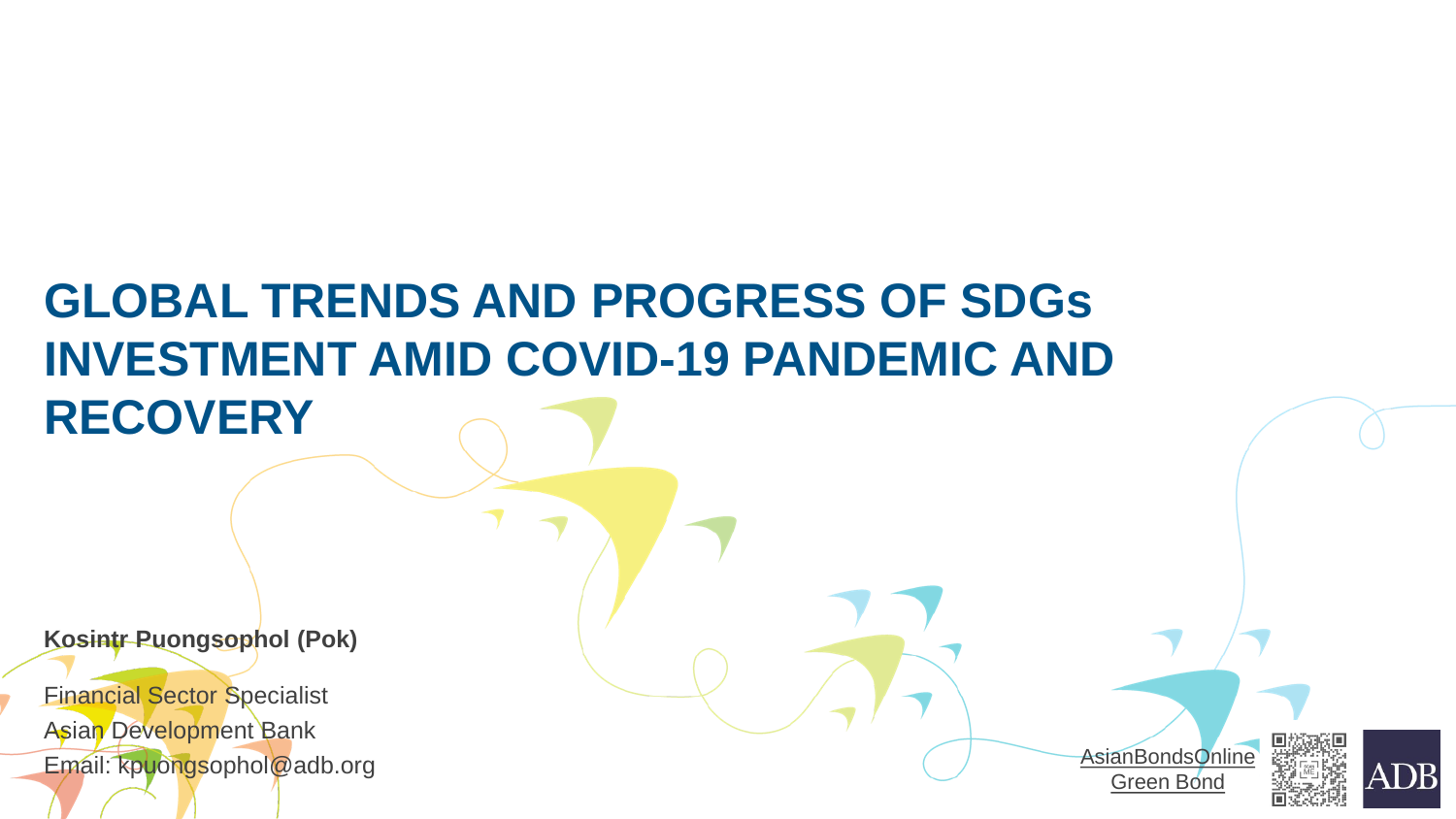## OVERVIEW OF SUSTAINABLE BOND MARKET

 $\overline{a}$ 

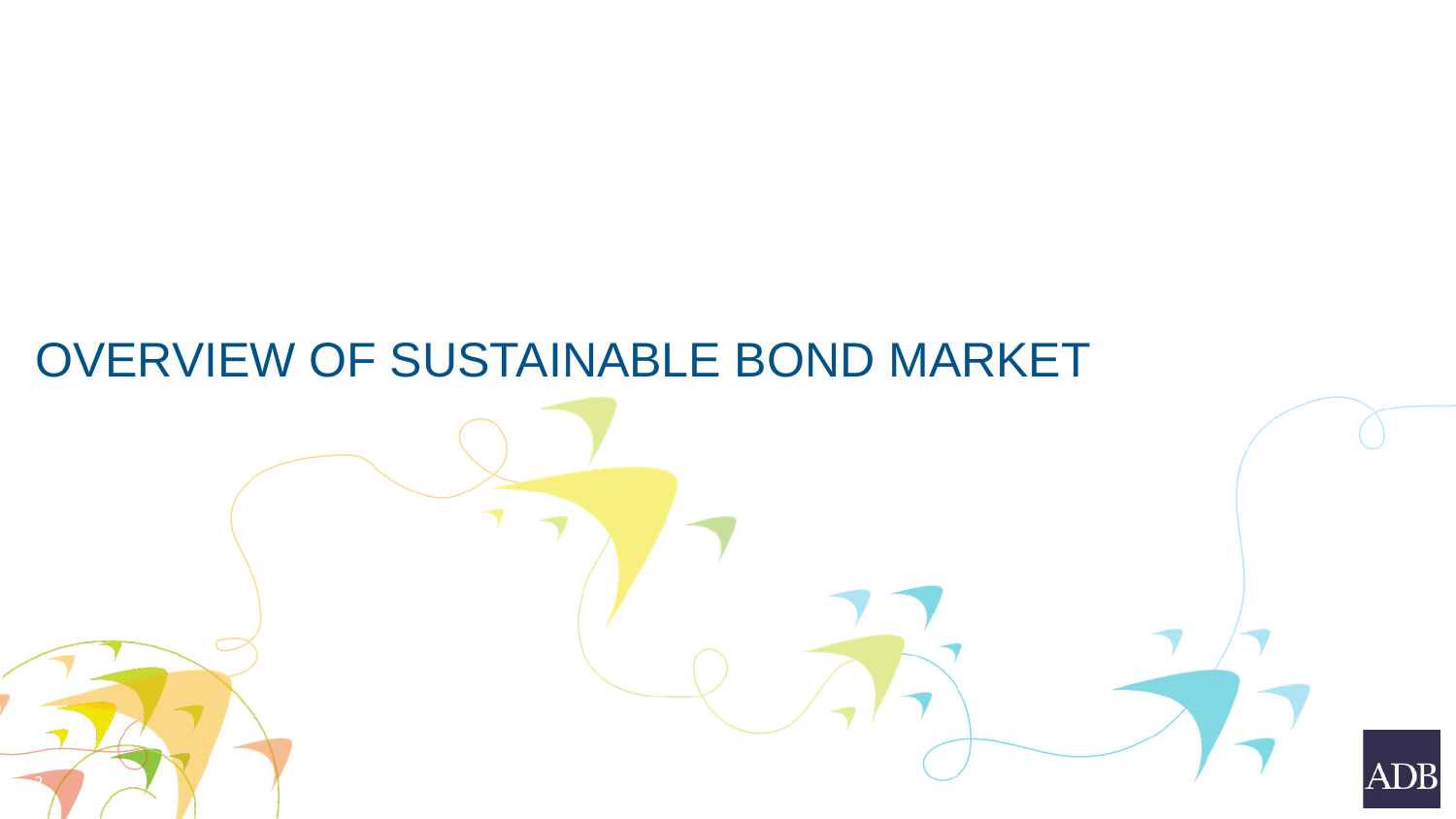### ASEAN+3 ASIAN BOND MARKETS INITIATIVE (ABMI)

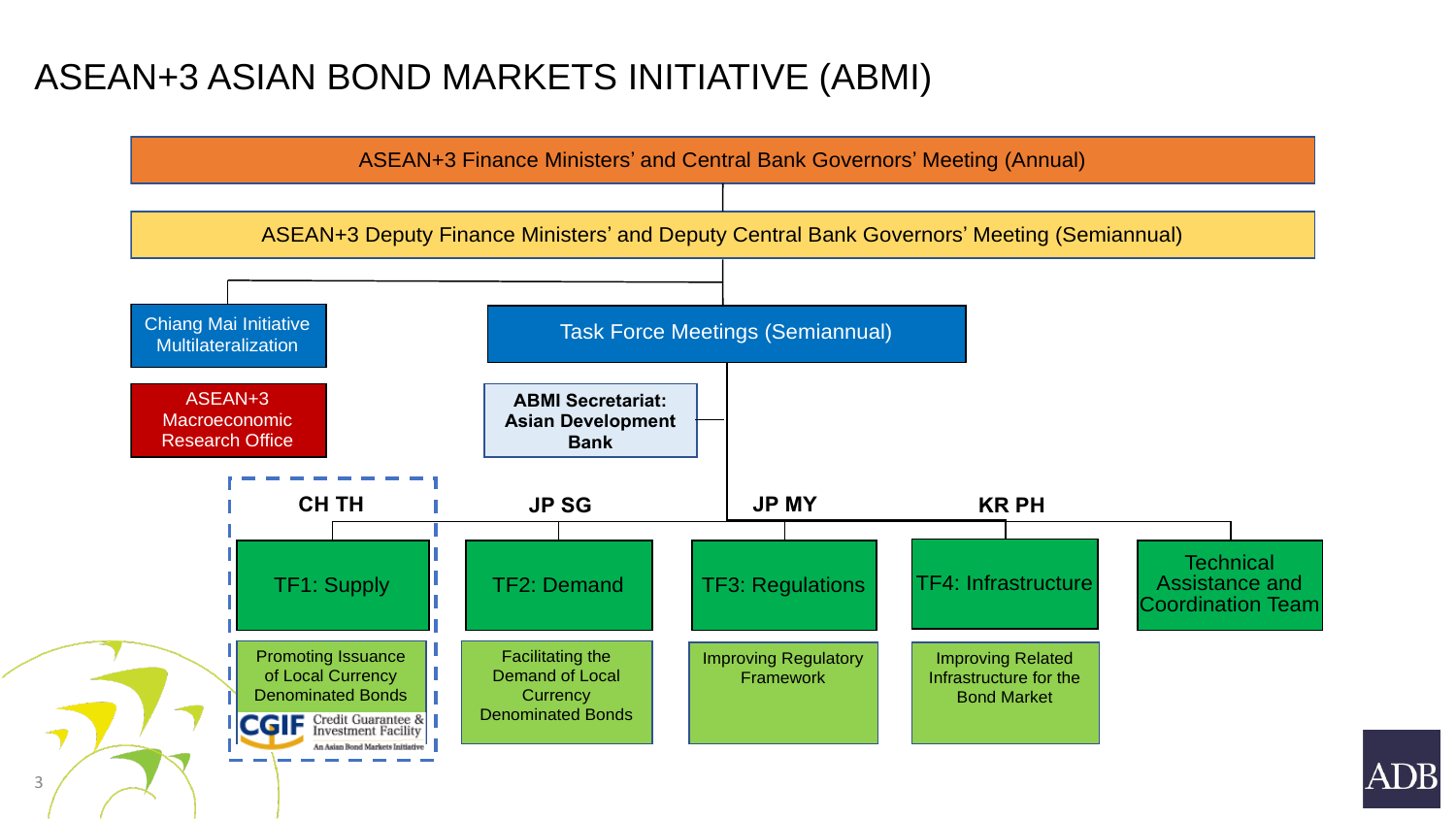### GLOBALLY, THE VOLUME OF LABELLED SUSTAINABLE FINANCE PRODUCTS IS NOT KEEPING UP WITH INVESTOR DEMAND

#### **Issuers are playing catch-up**

- All deals are seeing oversubscription and more favorable issuance
- The products are diversifying AND growing strongly at the same time
- Different flavors and structures are a healthy sign of the market maturing to meet the massive demand from AMs and investors
- Volumes have almost doubled in 2021 despite global setbacks



Note: Data includes bonds and loans issued by BNEF/A1 companies. Source: Based on data from Bloomberg LP.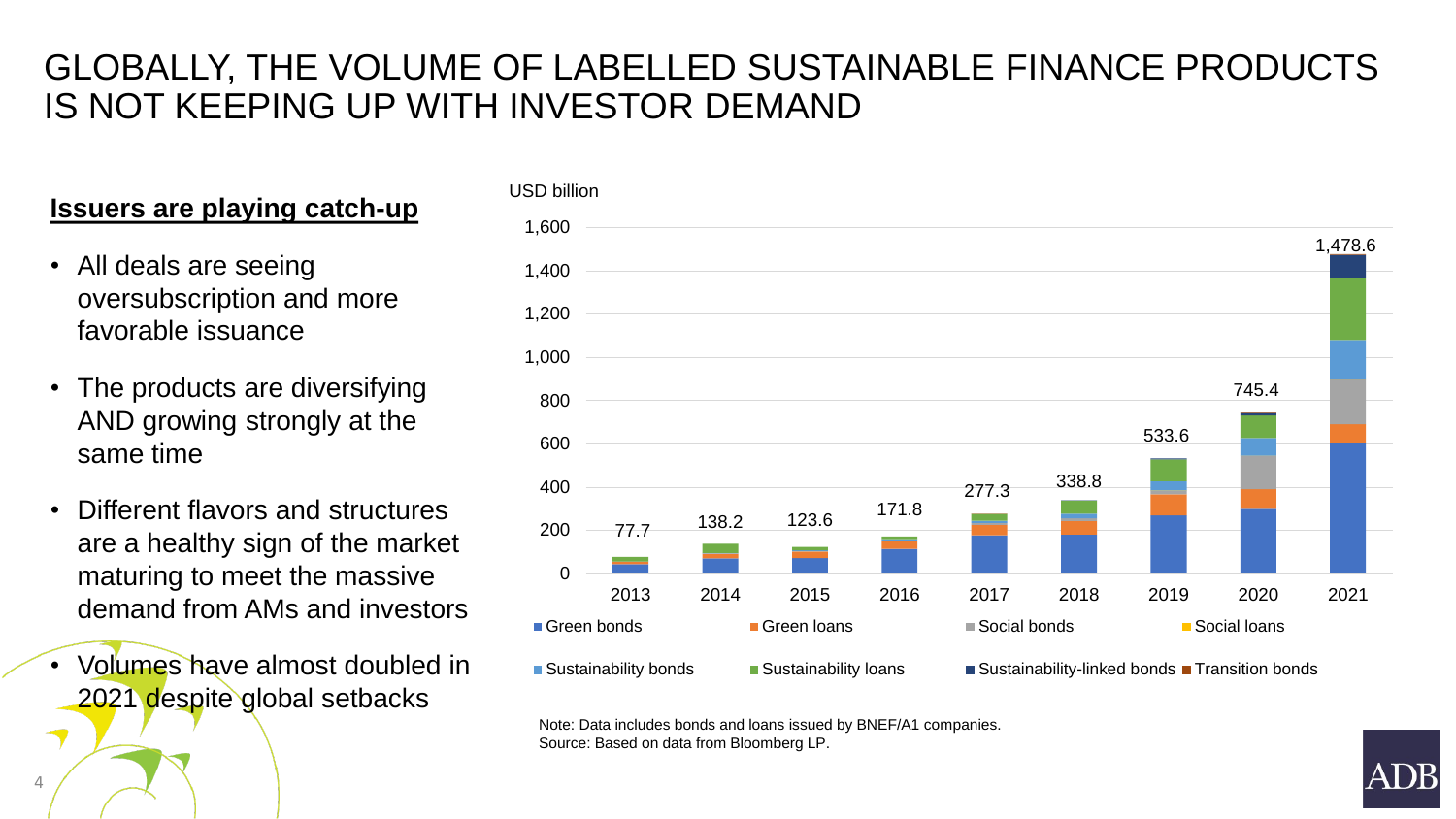### SIMILARLY, ASEAN's SUSTAINABLE BOND MARKET EXPANDED SIGNIFICANTLY IN RECENT YEARS, PARTICULARLY AFTER THE COVID-19 PANDEMIC.



Malaysia Philippines Singapore Thailand

Source: *ASEAN Capital Markets Forum (ACMF) and Securities and Exchange Commission, Philippines. Data as of September 2021.*

5



#### **ISSUANCE OF ASEAN-LABELLED BOND ISSUANCE BY CATEGORY**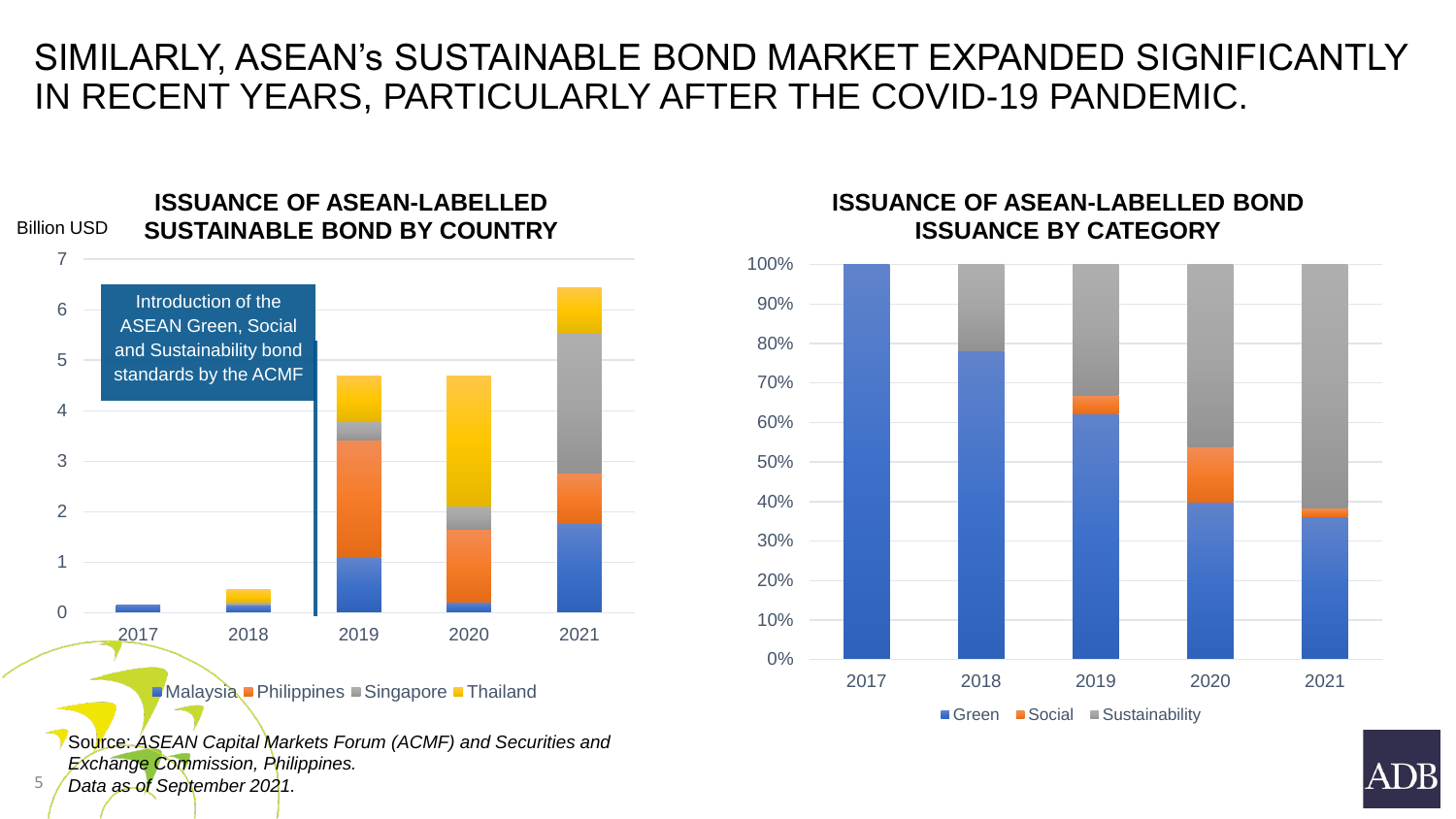### GLOBAL ISSUANCE OF SBP-ALIGNED GREEN, SOCIAL, AND SUSTAINABILITY BONDS



Source: ADB Working Paper, based on data from Bloomberg LP. Data as of November 2021

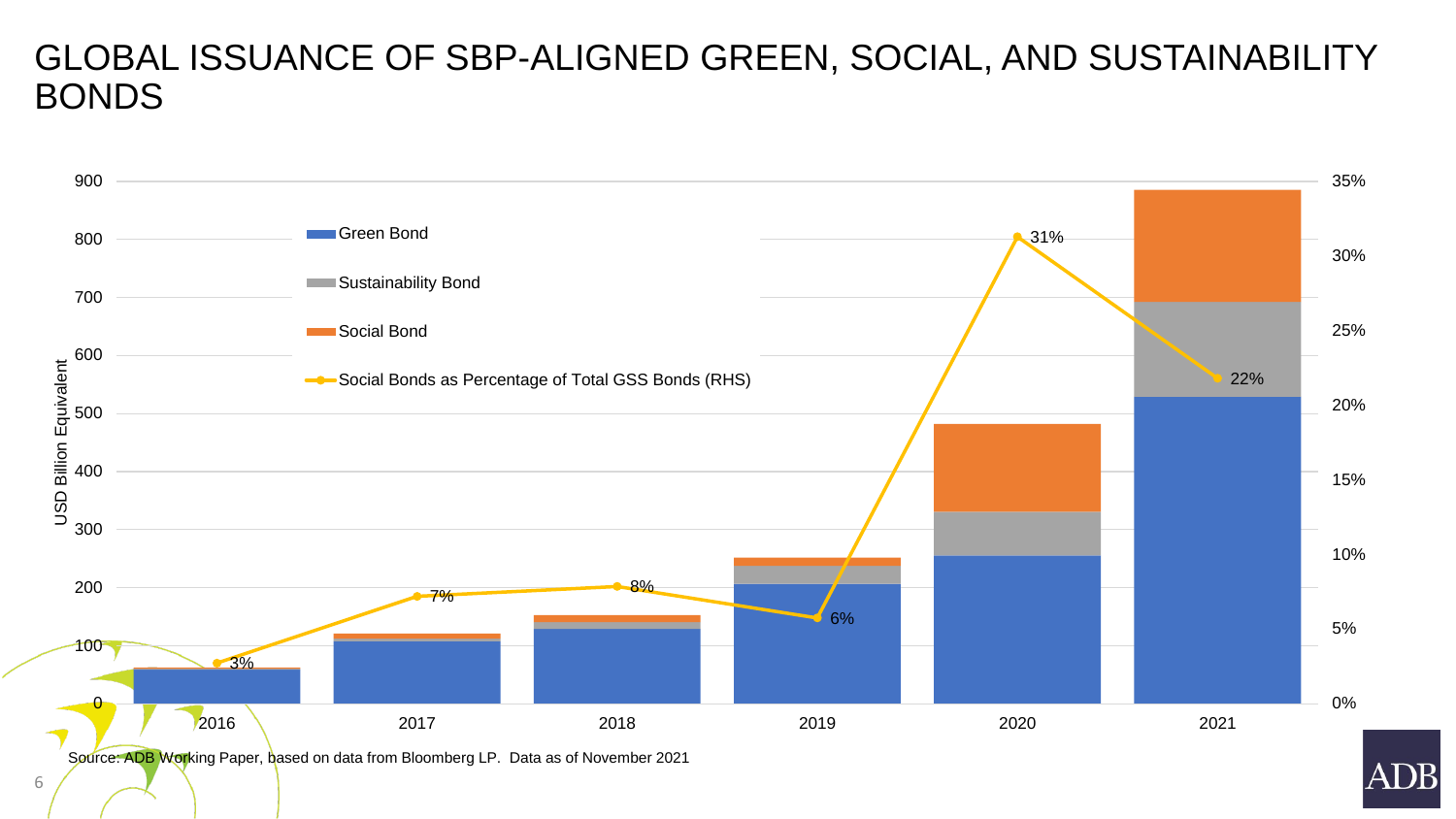### VOLUME OF SOCIAL BOND ISSUANCE IN THE DEVELOPING ECONOMIES OF ASIA IS STILL RELATIVELY SMALL





Source: ADB Working Paper, based on data from Bloomberg LP. Data as of November 2021

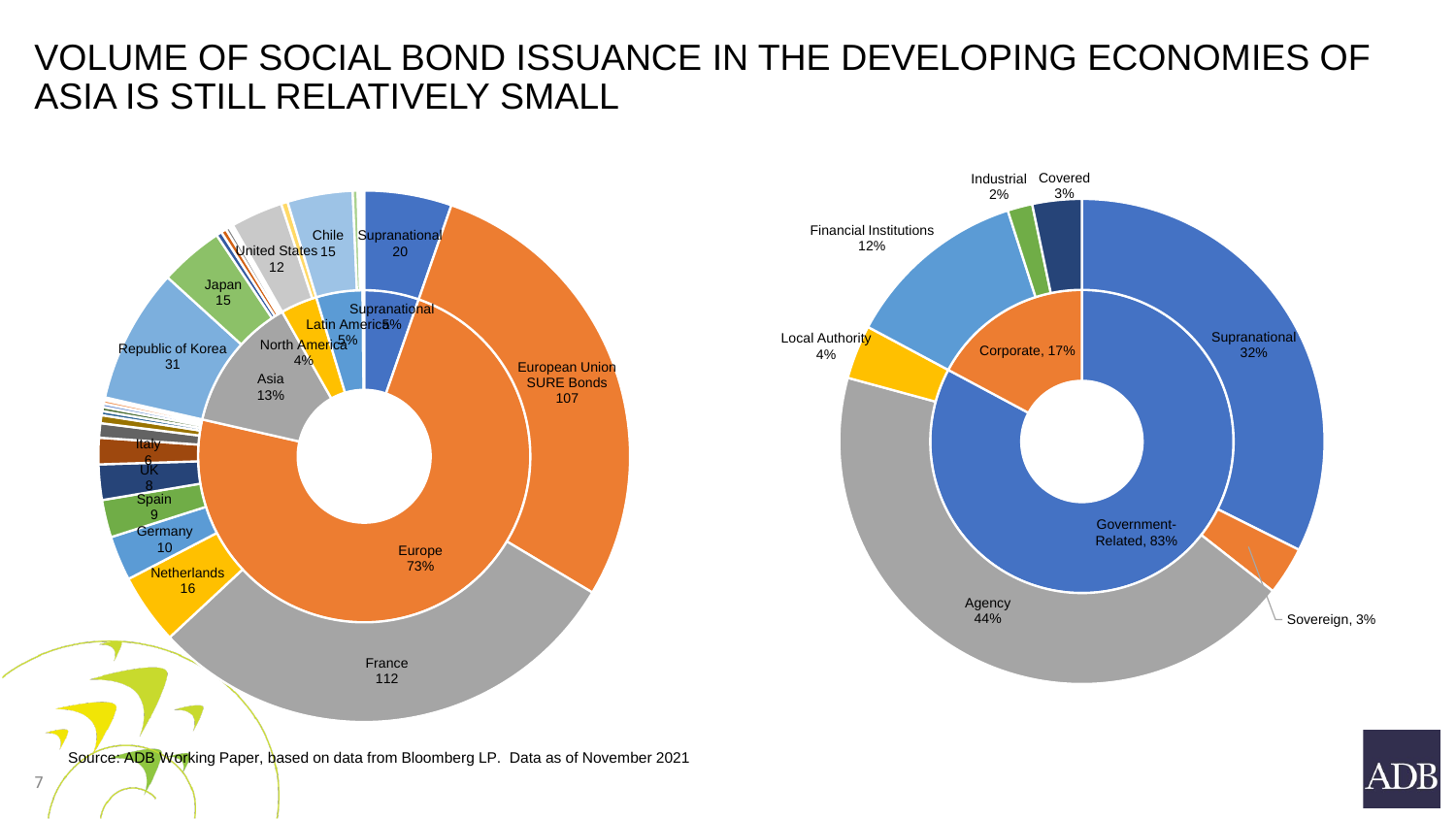### ESTIMATED SHARES OF SOCIAL BOND FINANCING FOR ICMA SBP PROJECTS



8 Source: ADB Working Paper, based on data from Bloomberg LP. Data as of November 2021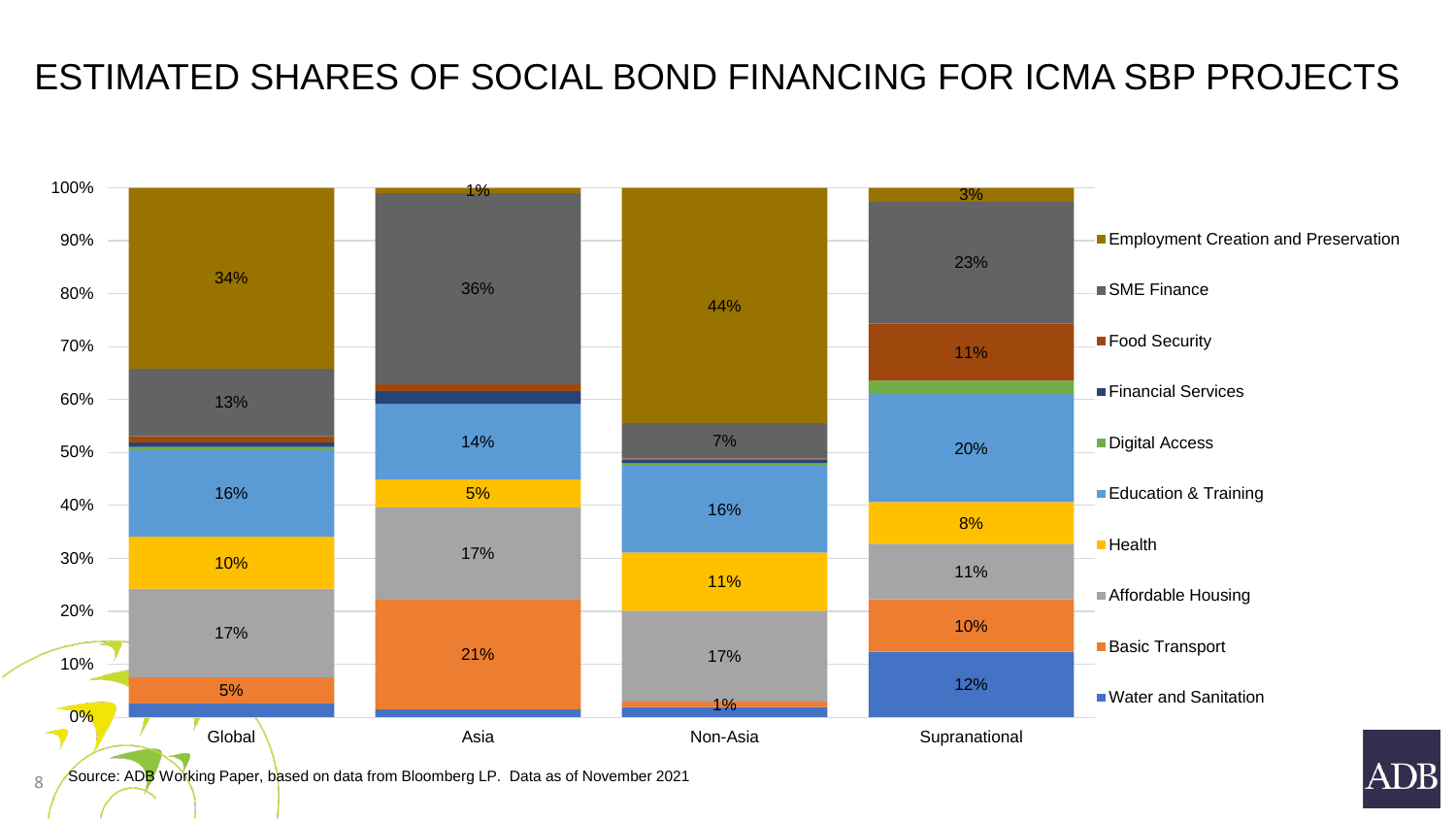### ESTIMATED SHARE OF SOCIAL BOND FINANCING FOR EACH SUSTAINABLE DEVELOPMENT GOAL, GLOBALLY AND BY REGION



■ SDG 16 (Peace, Justice and Strong Institutions) SDG 15 (Life on Land) SDG 14 (Life Below Water) SDG 13 (Climate Action) ■ SDG 12 (Responsible Consumption and Production) ■ SDG 11 (Sustainable Cities and Communities) SDG 10 (Reduced Inequalities) ■ SDG 9 (Industry, Innovation and Innovation) SDG 8 (Decent Work and Economic Growth) SDG 7 (Affordable and Clean Energy) SDG 6 (Clean Water) SDG 5 (Gender Equality) SDG 4 (Quality Education) ■ SDG 3 (Good Health and Well-Being) SDG 2 (Zero Hunger) SDG 1 (No Poverty)

 $\cup$ Source: ADB Working Paper, based on data from Bloomberg LP. Data as of November 2021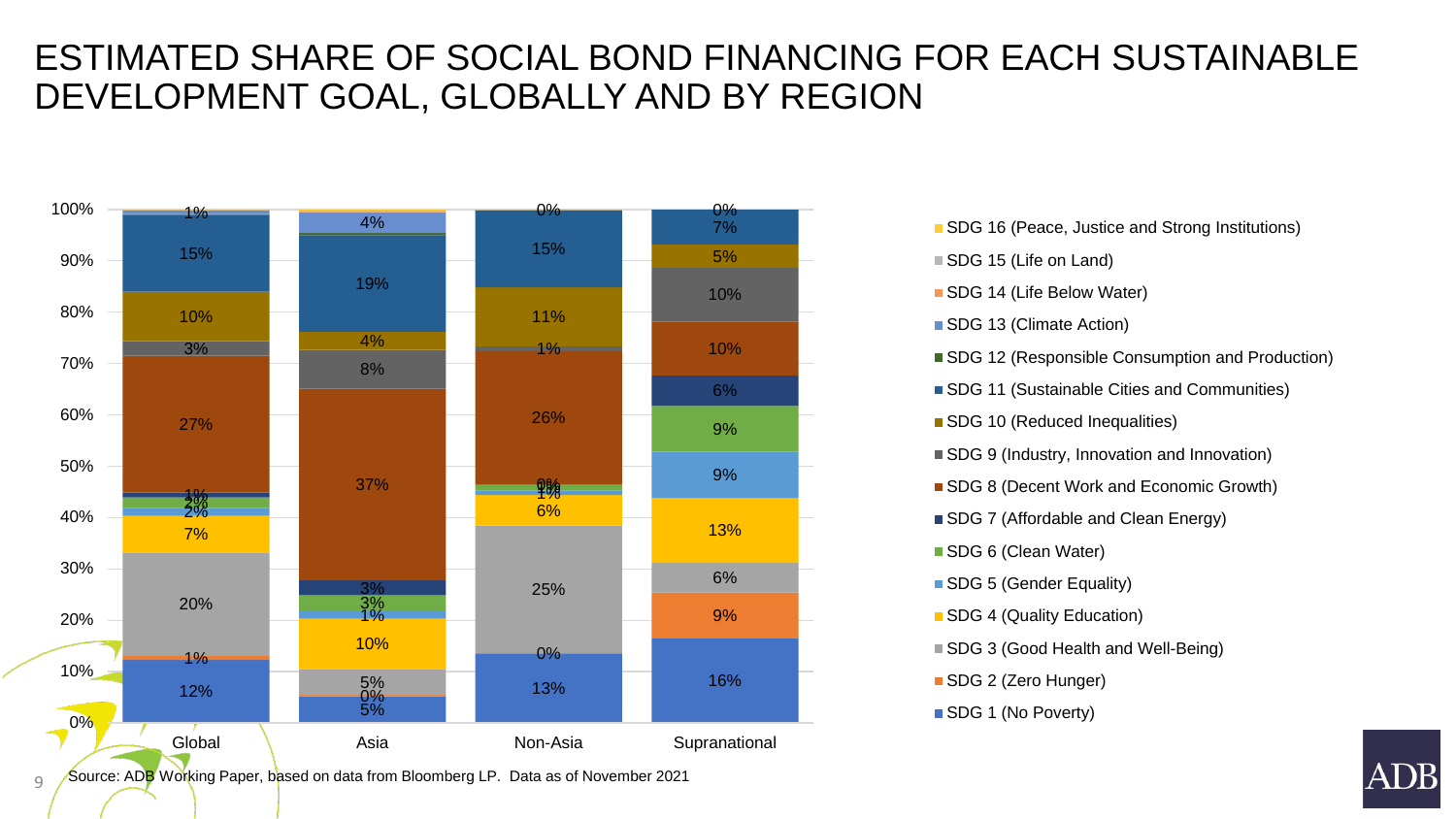### SOCIAL BOND ISSUERS FROM REPUBLIC OF KOREA AND JAPAN ARE DOMATING THE ASIAN SOCIAL BOND MARKET



 $10$  Source: ADB Working Paper, based on data from Bloomberg LP. Data as of November 2021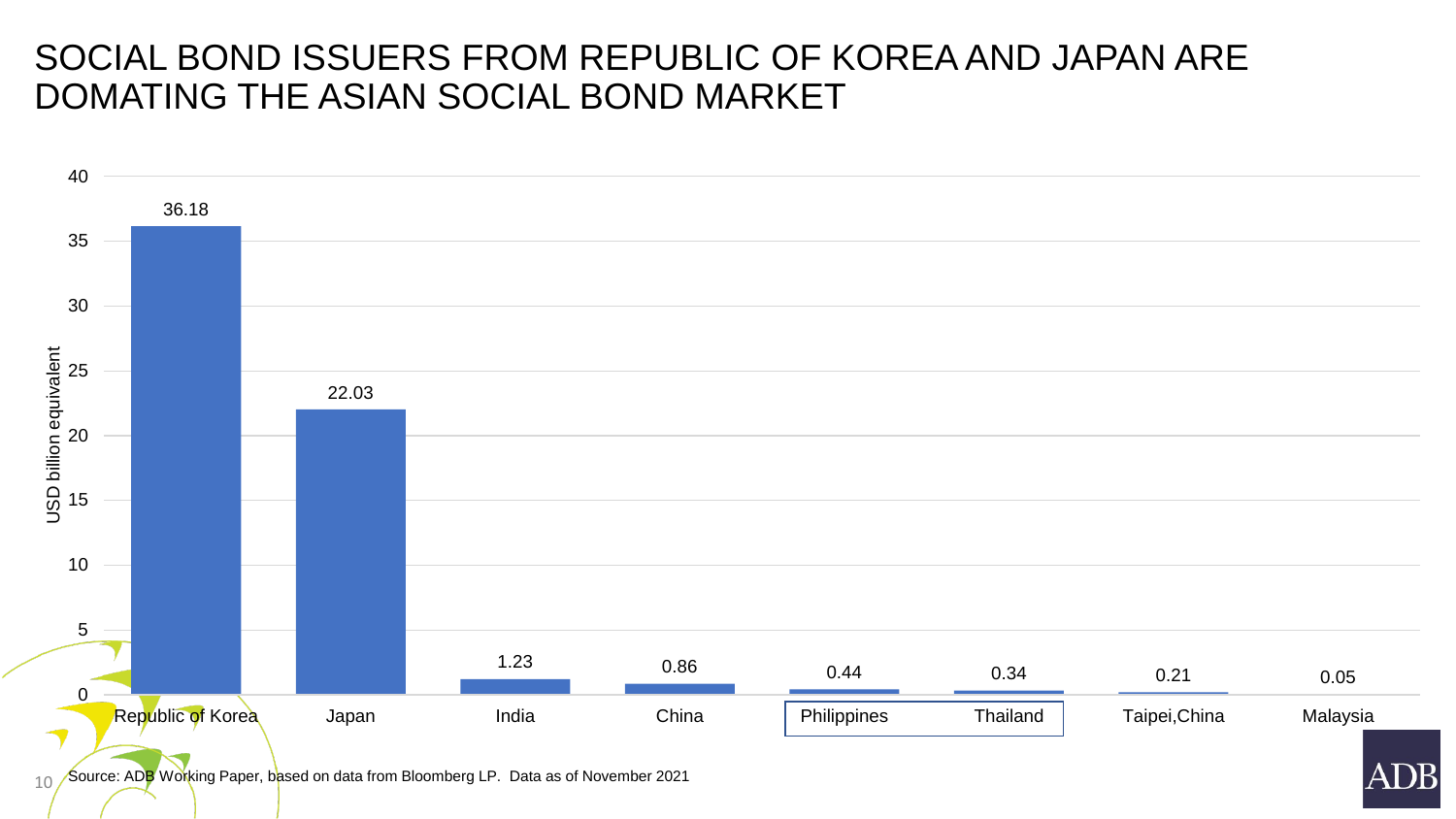# TECHNICAL ASSISTANCE FOR THE ISSUANCE OF SUSTAINABLE BONDS

ASEAN+3 Asian Bond Markets Initiative

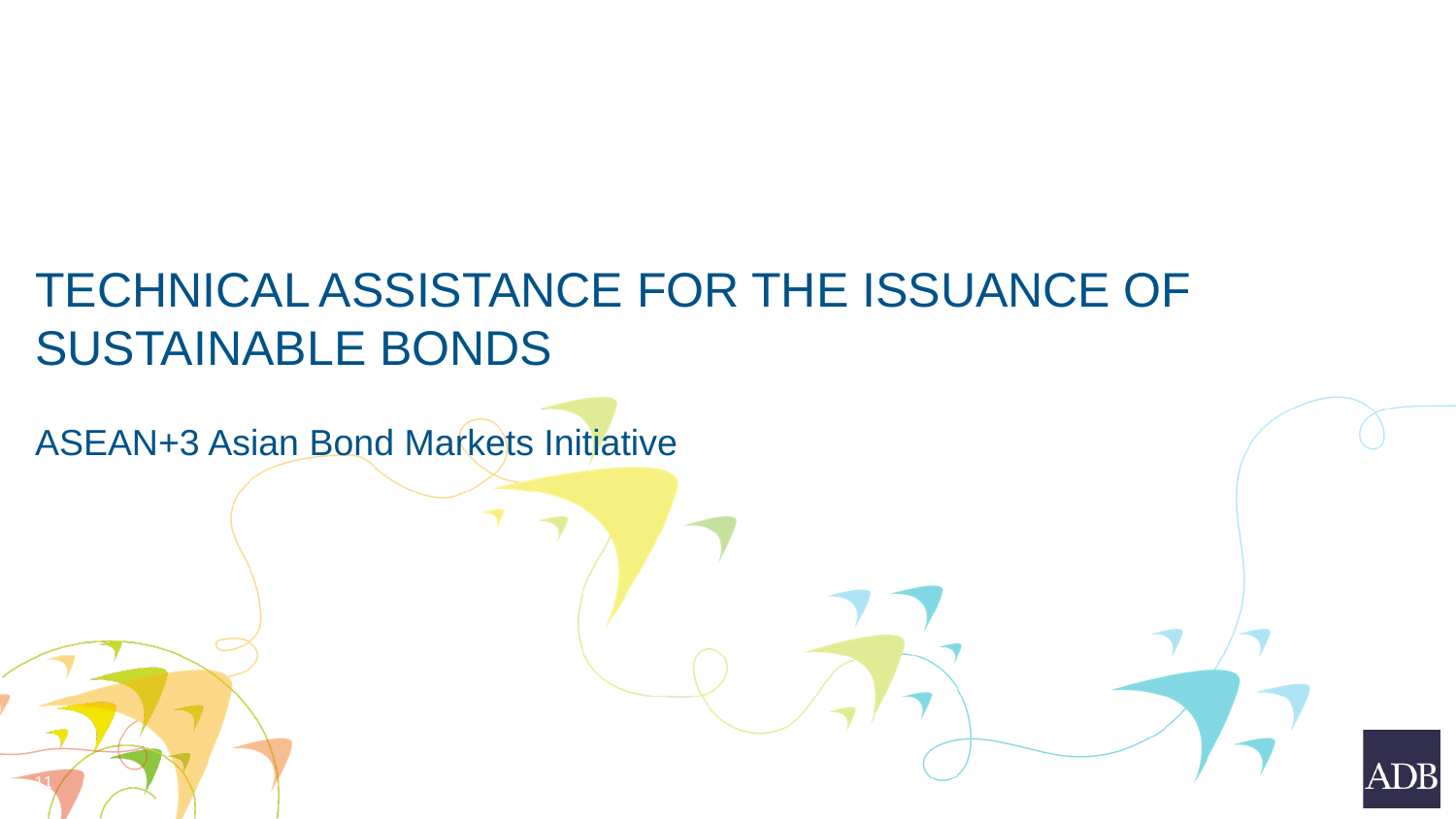#### **TECHNICAL ASSISTANCE**: CREATING ECOSYSTEMS FOR SUSTAINABLE LOCAL CURRENCY BONDS FOR INFRASTRUCTURE DEVELOPMENT IN ASEAN+3

*For more TA info, please visit: <https://www.adb.org/projects/53300-001/main>*



**SUPPLY**

Guide issuers and underwriters throughout sustainable bond issuance process

Develop sustainable bond framework based on international and regional standards

Address other constraints that are market-specific

- Local verifier
- Regulatory support



#### **DEMAND**

Create a regional green bond information section on the AsianBondsOnline

Other market-specific initiatives to promote greater demand for sustainable bonds

#### **MARKET PRACTICES**

Make Asian voices heard Document and publish case studies to guide other interested issuers, and develop good practices in issuing bonds Leverage on other initiatives under ABMI



**DETAILED GUIDANCE FOR ISSUING GREEN BONDS IN DEVELOPING COUNTRIES** 

DECEMBER 2021

**ASIAN DEVELOPMENT BAN** 

#### **For more information, please visit:**

- 1. ASEAN+3 Bond Market Guide <https://www.adb.org/publications/series/bond-market-guides>
- 2. AsianBondsOnline <https://asianbondsonline.adb.org/>



 $\mathbf{A}\mathbf{D}\mathbf{B}$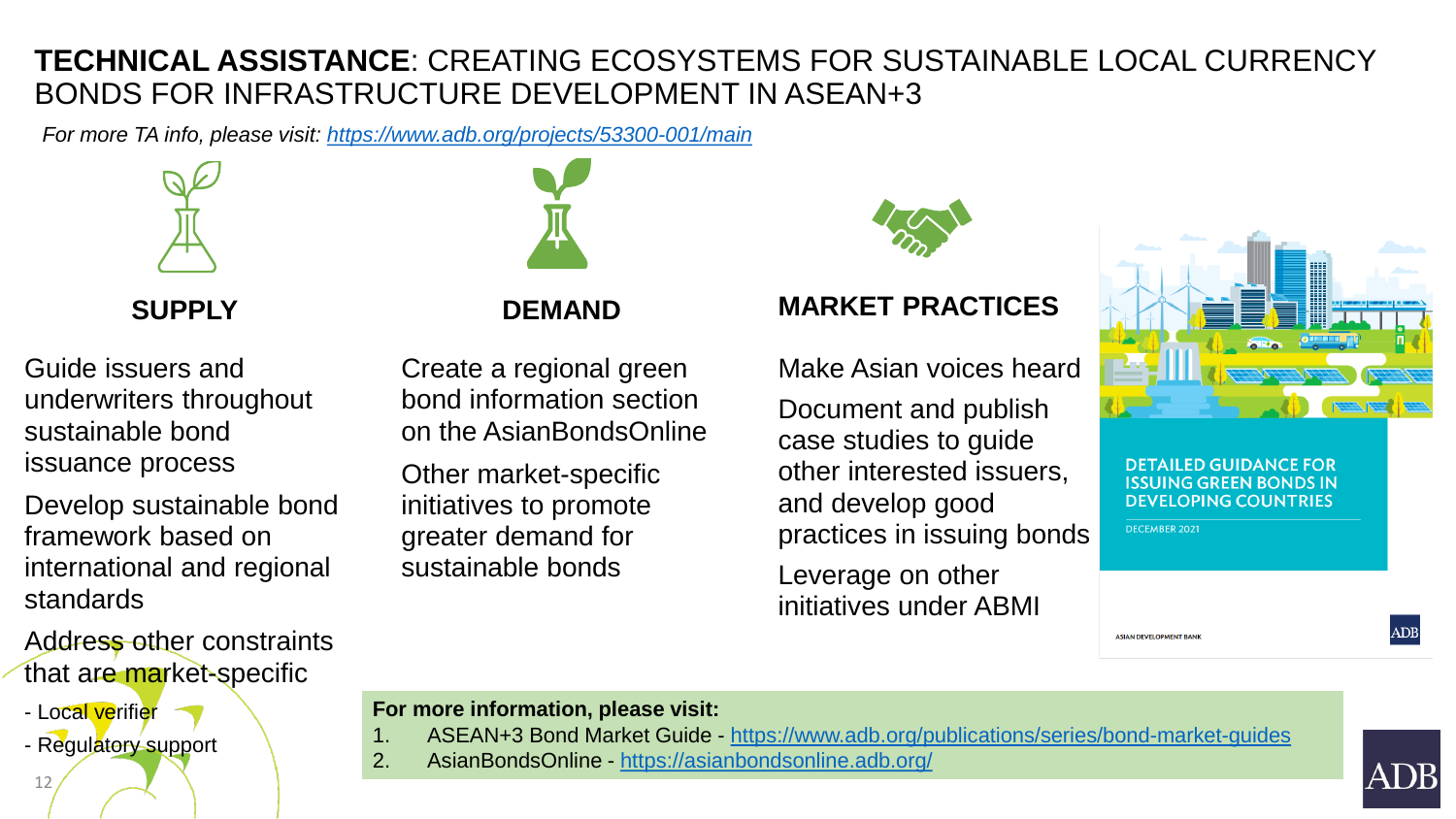### TECHNICAL ASSISTANCE TO SUPPORT POTENTIAL SUSTAINABLE BOND ISSUERS

#### **PRE-CONDITIONS:**

- 1. Sustainable bonds must be issued in <u>local currency</u> of ASEAN+3 markets e.g. Philippine peso
- 2. The bond should at least align with the ASEAN Green, Social or Sustainability Bond Standards developed by the ASEAN Capital Markets Forum (ACMF), plus other international standards such as Climate Bond Standards and/or ICMA's sustainable bond principles
- 3. Issuers should demonstrate willingness to issue sustainable bonds on a regular basis
- 4. Issuers must be willing to share experience in issuing sustainable bond with ADB so that a case study can be published

#### **SCOPE OF TA SUPPORT:**

- 1. Support issuers in identifying eligible projects/assets that are aligned with international/regional standards and principles
- 2. Confirm internal process and controls
- 3. Review draft sustainable bond framework --> create good storyline
- 4. Engage, facilitate, and seek external review processes with external reviewer and/or approved verifier
- 5. Participate in roadshow to educate investors, media and press release

#### **HOW TO APPLY:**

1. Get in touch with ADB [\(kpuongsophol@adb.org\)](mailto:kpuongsophol@adb.org) and ([rsupangan@adb.org](mailto:rsupangan@adb.org)) for further discussion

**DEVELOP OVERALL ECOSYSTEM**: for example, strengthen capacity of local service providers to become an internationally recognized green bond verifier, market awareness and capacity building programs etc

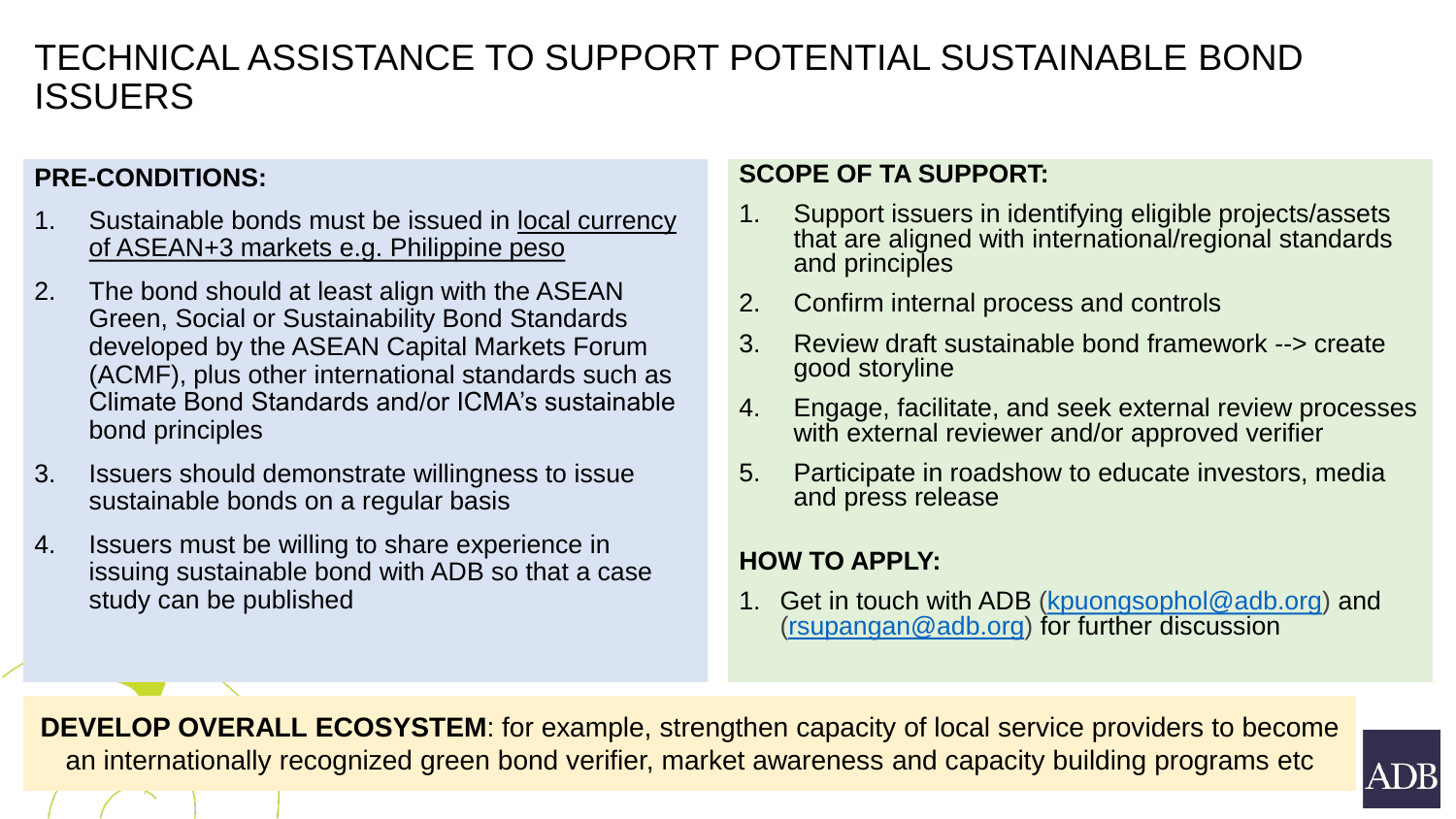### ASEAN+3 Sustainable Bonds Highlights

- **1. LAUNCH OF GREEN BOND VERIFICATION SERVICE BY DOMESTIC CREDIT RATING AGENCIES** (TRIS Rating, RAM Sustainability, Fiin Group)
- **2. LAUNCH OF THE GREEN BOND SECTION ON ASIANBONDSONLINE** to disseminate information on sustainable local currency bond market development in ASEAN+3 to international investors
	- Green bond issuance handbook (English, Bahasa Indonesia, Thai, Vietnamese, Cambodian)
	- ASEAN+3 sustainable bonds highlights
- **3. KICKED OFF SERIES OF WEBINARS AND MARKET AWARENESS PROGRAMS**
- **4. TECHNICAL AND HAND-ON SUPPORT TO PRIVATE SECTOR ISSUERS**
	- Thaifoods Group's social bond (11 November) → **named the best social bond – deals of the year by The Asset Triple A Sustainable Capital Markets Awards 2021**.
	- **Several issuers in the pipeline, including a transaction with UNDP**



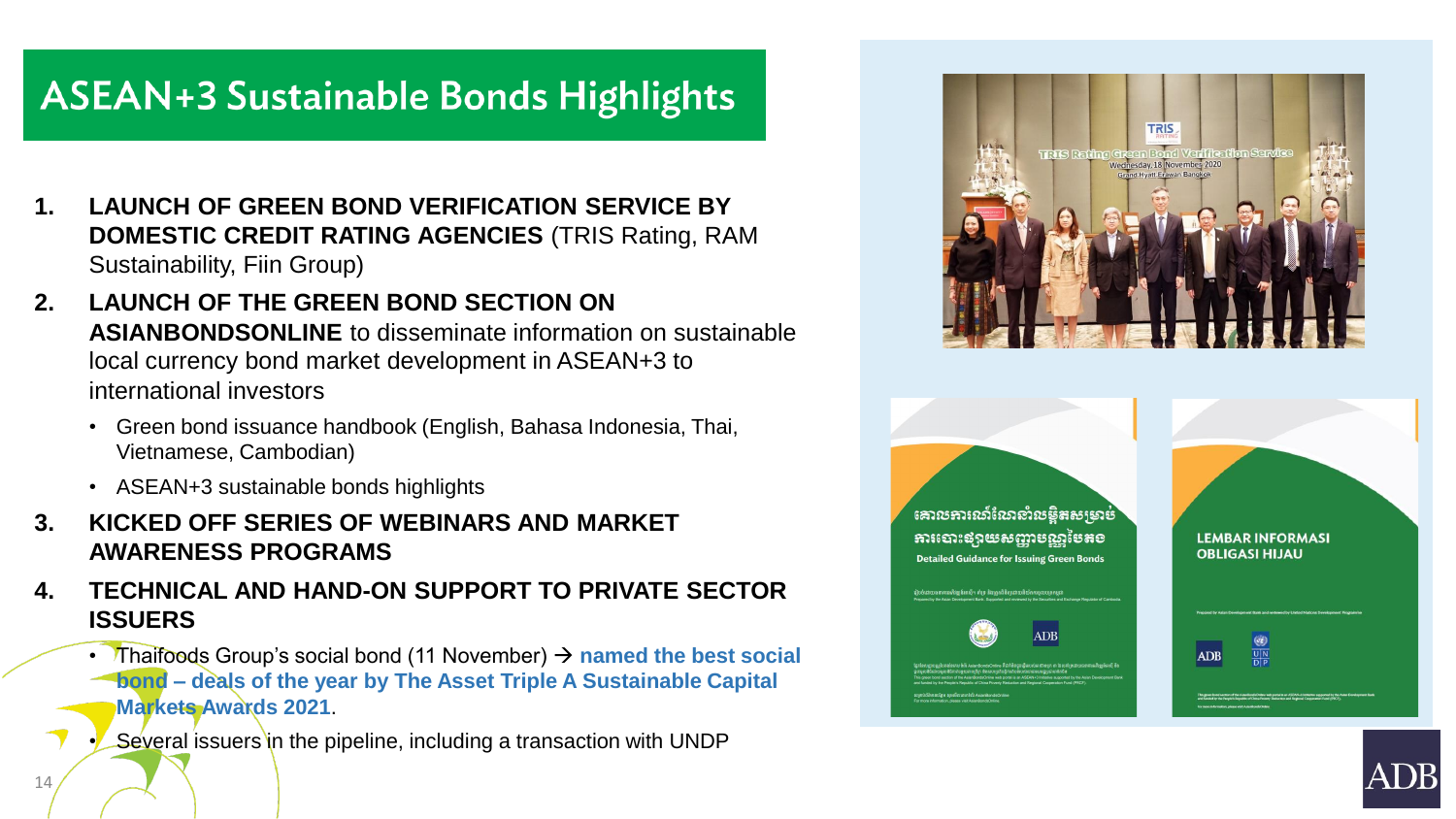### FAQs BY ISSUERS AND LESSONS LEARNED

#### FREQUENTLY-ASKED QUESTIONS BY ISSUERS

- How much does it cost?
- 2. What are the benefits in terms of cost of capital?
- 3. How much time will it take to prepare everything?
- 4. Will it distract the deal team from the core objective of capital raising?
- 5. Will I get my name in the newspaper / industry news?
- 6. What are the risks?
- 7. What happens if it goes badly?
- 8. Is this new focus on green and sustainable really going to last?

#### LESSONS LEARNED

- 1. Issuers often require hand-holding support. They are not sure whether their projects/assets are aligned with sustainable bond standards/principles
- 2. Having a market champion is important
- 3. Transparency is what investors want and expect from sustainable finance products, both before the transaction and from the ongoing reporting
- 4. Pricing benefit is possible but other benefits dominate for issuers and borrowers
- 5. Almost all treasurers who label a transaction want to figure out how to do another
- 6. This green / blue / sustainable / ESG trend is not going away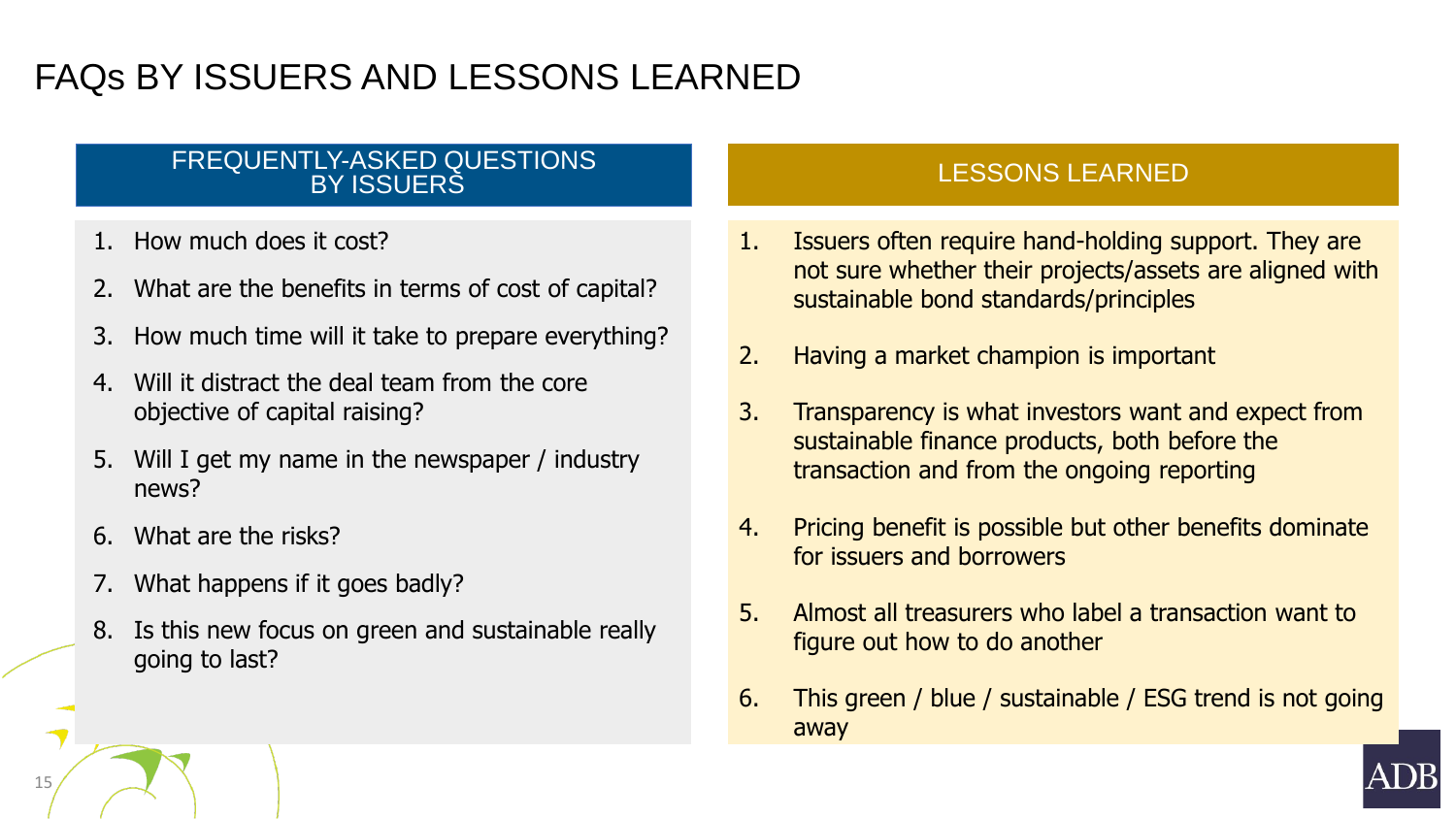

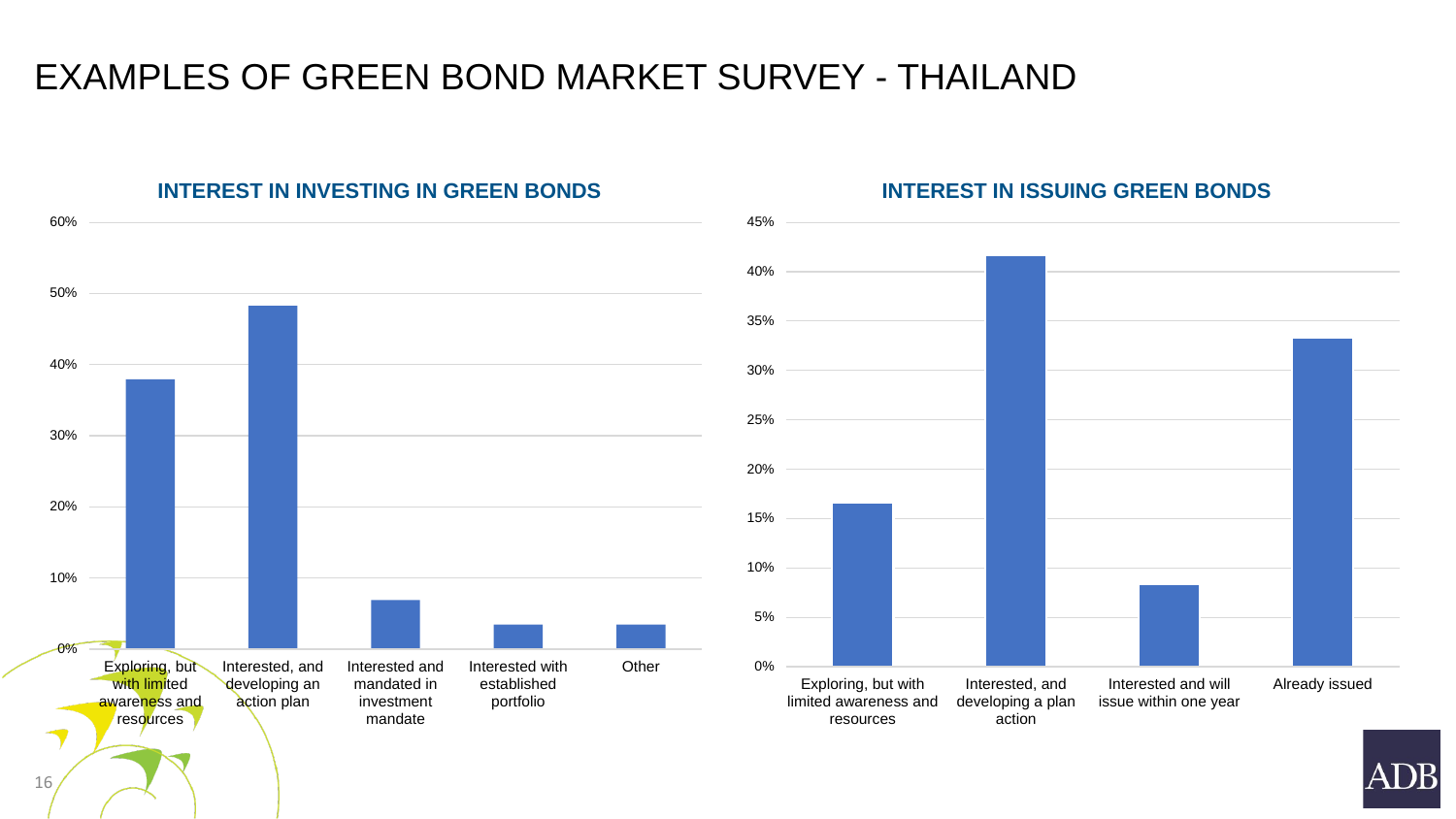#### **OPTIMAL INVESTMENT SIZE**

**OPTIMAL ISSUANCE SIZE**



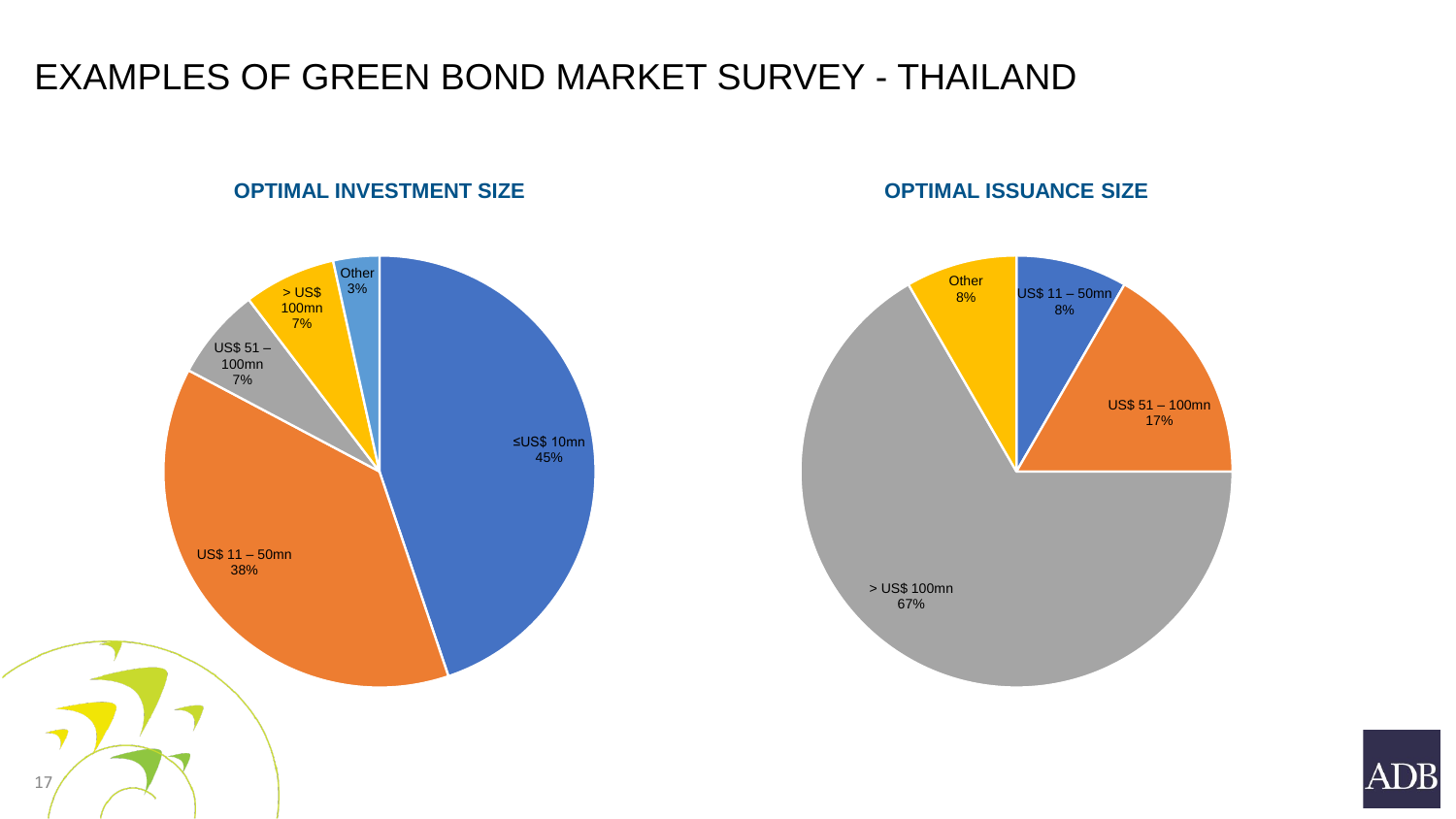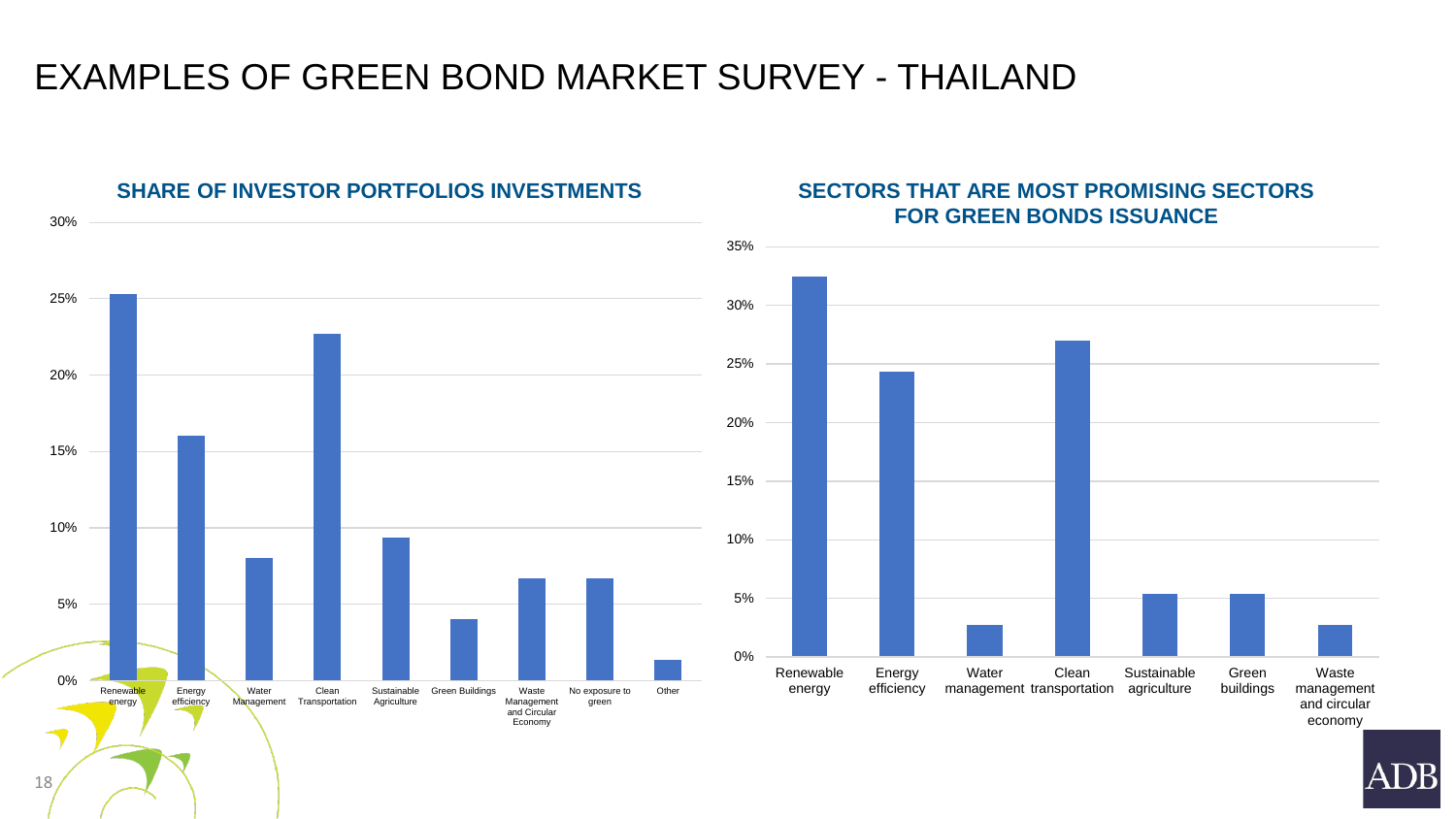#### **KEY MOTIVATIONS FOR INVESTING IN GREEN BONDS**

 $M$ ost Relevant Relevant Not relevant

#### 34% 24% 24% 34% 48%  $\frac{1}{2}$ 14% 48% 69% 62% 62% 45% 59% 66% 17% 7% 14% 3% 7% 34% 21% Generate excess return (alpha) Diversify the investment portfolio Greater Transparency Improve the green image of the organization Opportunities to embed SDGs in investment strategy Mandated/Demanded by the investors Perceived to be more stable and liquid

#### **KEY MOTIVATIONS FOR ISSUING GREEN BONDS**

 $\blacksquare$  Most Relevant  $\blacksquare$  Relevant  $\blacksquare$  Not relevant